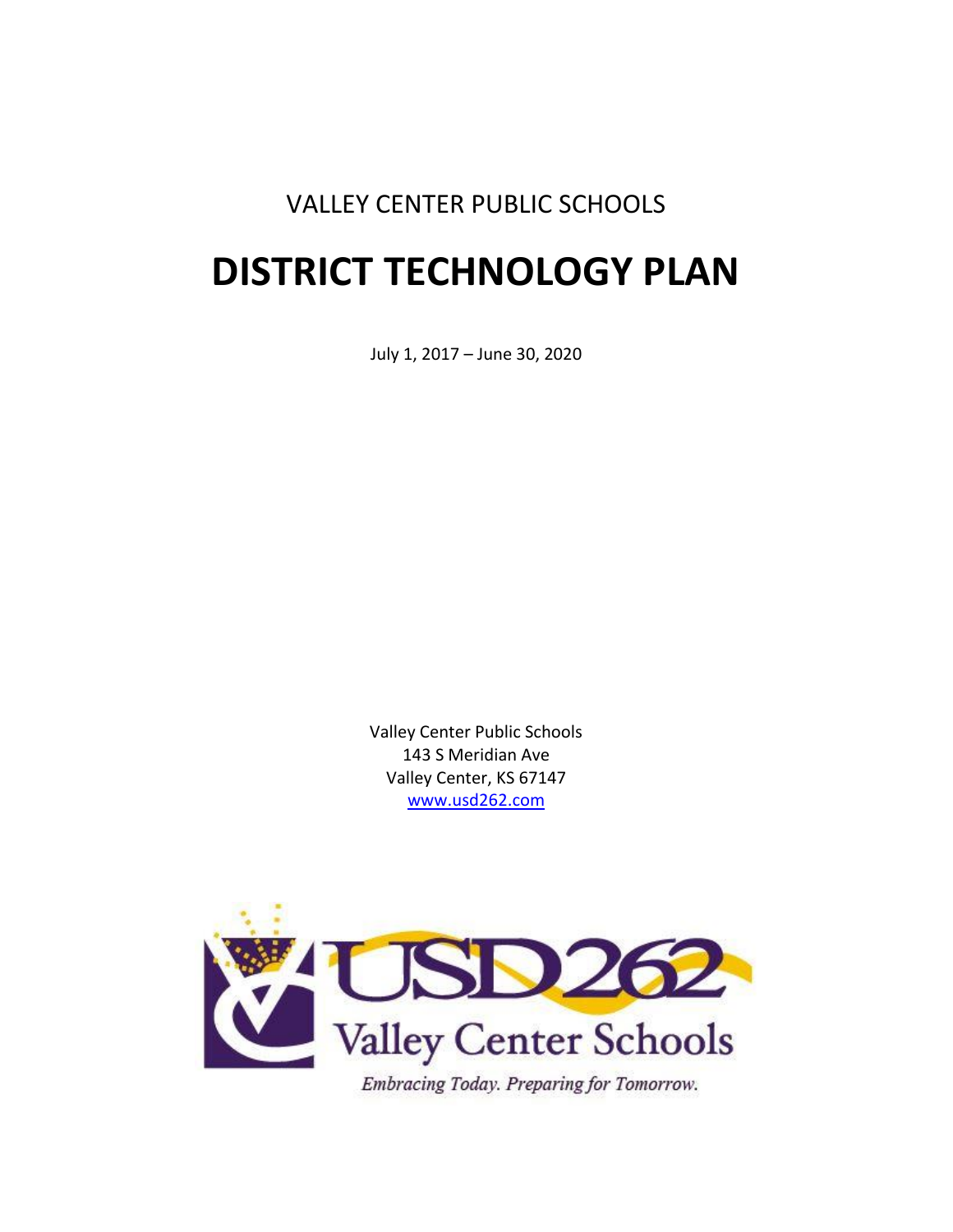The staff and students will develop the knowledge, skills, and character necessary for current and future success.

#### **INSTRUCTIONAL TECHNOLOGY VISION**

To be a premier school district known for excellence in education, innovative instruction, outstanding programs, and dedication to students.

#### **DISTRICT SUMMARY OF PROGRESS**

In the last technology plan we outlined four learning goals:

- 1. By June 2017, 90% of 8<sup>th</sup> grade students will demonstrate technology literacy skills aligned to ISTE National Technology Standards.
- 2. By June 2017, 100% of students will be educated in digital citizenship and internet safety.
- 3. By June 2017, 100% of Valley Center teachers will demonstrate 21<sup>st</sup> Century teaching through technology integration within classroom curriculum and instruction.
- 4. By June 2017, 100% of Valley Center students will demonstrate age appropriate 21<sup>st</sup> Century learning through the use of technology.

We have implemented new technology to help increase student achievement. We have continued to promote and use a Mimio Teach in all classrooms grades K-6 which allows the students and teachers to be more interactive. We have also implemented a 1:1 Chromebook initiative at grade 5-12. These devices allow the students to be more creative and collaborative than they have in the past. We have increased the number of devices in the K-4 classroom to twenty to help facilitate both independent and small group learning. In addition, we have continued to maintain fully equipped computer labs in all district buildings.

Professional Development focused on technology has increased proficiency in technology use by both students and staff. For the last three years, we allocated PD dedicated to educational technology teaching tools and strategies, including Intel Thinking with Tools, Intel Elements Online, Edmodo, Windows 7 and 10, Microsoft Office, etc. Some members of the Technology Leadership Team attended PD, such as the MACE Conference, Podstock, and toured other districts to assess their technology resources and uses. As a result of these PD experiences, members of the team brought back their knowledge to share with staff and students. The majority of technology PD has been provided by members of the Technology Leadership Team and other proficient staff. The use of these "in-house" resources to address professional development and promote 21<sup>st</sup> Century learning represents a significant cultural shift from the previous years.

# **TECHNOLOGY NEEDS ASSESSMENT**

The technology needs assessments provides the data necessary to determine how technology is currently being utilized, drive future technology purchases, and plan for needed professional development. We adopted a new three-year strategic plan with which we will be aligning our technology needs. Technology needs are assessed regularly using multiple methods of data collection including formal and informal sources. These sources include:

- District Level Comprehensive Action Plan for Curriculum, Instruction and Assessment
- School Improvement Plans
- Student Intervention Plans
- Technology professional development course evaluations
- 8th Grade Technology Literacy Assessment
- Research of current best practices for professional development and other technology resources
- Analysis of current technology in each building
- Building Technology Prioritized Needs Surveys
- PLC feedback surveys
- Student and community surveys
- Technology help desk requests
- Usage logs of current hardware, software, and web-based tools
- Current budget resources
- Observations from visiting area school districts
- Information acquired by attending out-of-district technology workshops and conferences
- PTO / PTA Meetings
- School Site Council needs

From the results of these surveys and the other sources listed above, the District Leadership Team utilizes this information to plan for professional development and to drive decisions about technology purchases. One of the needs most recently identified from these assessments was the need for more devices with keyboards for student use. To determine the most effective and economical distribution, we surveyed staff and students, piloted various laptops/iPad/Chromebooks in the classroom, evaluated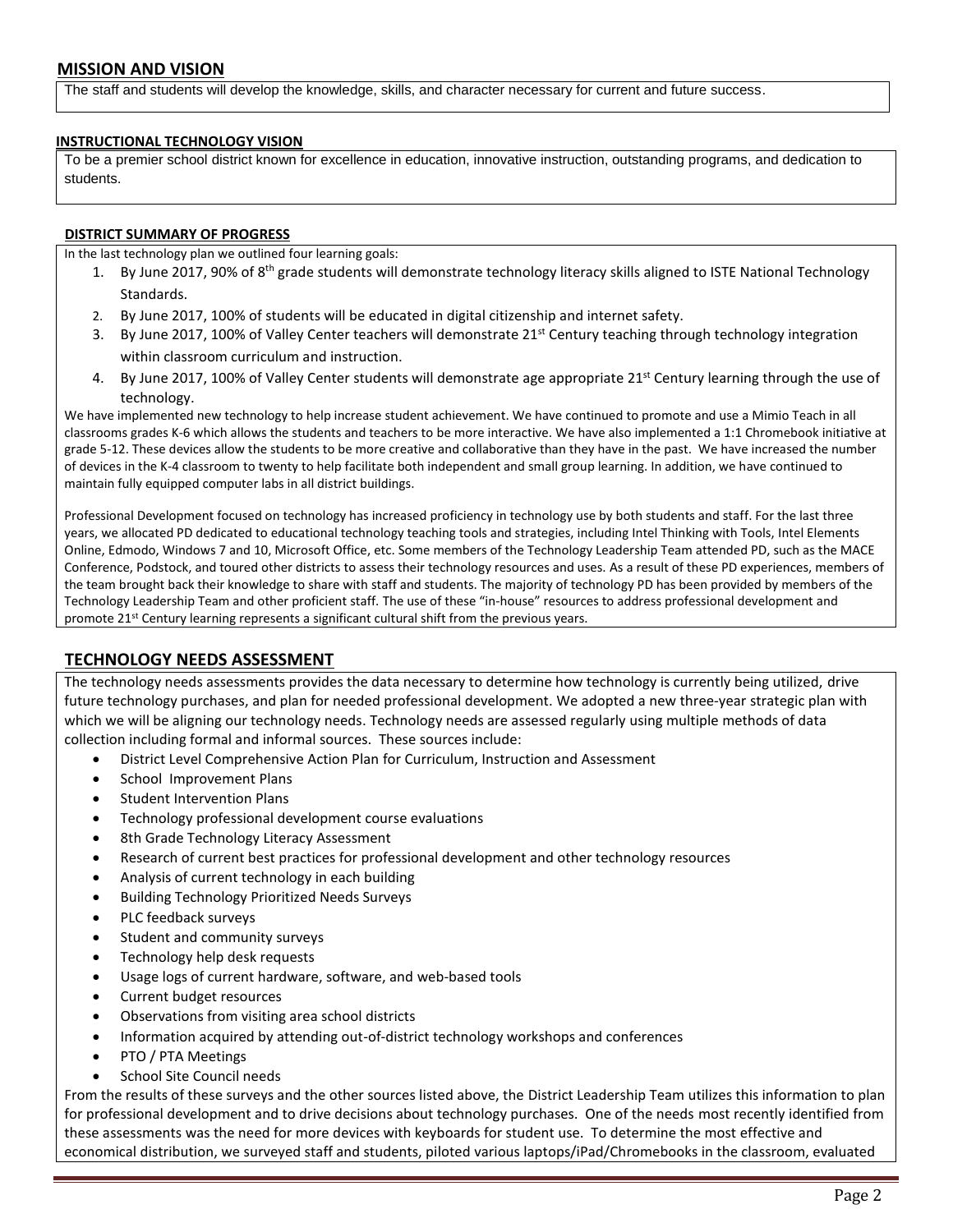feedback from staff and students, and researched available options. Based on the results, we switched to a 1:1 Chromebook solution for the grades 5-12 for school year 2016-17.

USD 262 will be developing and distributing yearly surveys to monitor current technology use and to assess and identify future needs. The surveys will be given to staff, students, and community most often utilizing Survey Monkey, which allows for immediate and accurate feedback. The data from these surveys will continue to help guide decisions regarding the needs for purchasing telecommunications, hardware, software, and other technology resources and services.

# **DISTRICT TECHNOLOGY INFRASTRUCTURE GOALS AND OBJECTIVES**.

#### **District Technology Infrastructure Goals/Objectives:**

- **Required Goal:** District technology infrastructure, telecommunications, hardware, software, Internet access, services and resources support the educational and administrative needs of the district.
	- o Provide, maintain, and expand the technology needed by USD262 in order to achieve district goals and objectives.

# **District Technology Infrastructure Narrative Description:**

We continually assess the needs of the district's infrastructure, telecommunications, hardware, software, Internet access, services, support, and resources. Driving the decisions for these are curriculum goals and needs, along with our strategic plan. They help to determine the hardware and software required in the classroom, and those needs define the infrastructure, telecommunication, etc. which need to be in place first before providing the classroom technology. This decision-making method ensures the effective and reliable integration of technology.

A primary goal of USD 262 is to move toward an environment that promotes online learning and the attainment of 21<sup>st</sup> Century skills. One step we have taken in this direction is to provide a Chromebook for every student in grades 5-12. In addition, each elementary classroom was increased from nine to twenty devices.

With the addition of more computers and online resources to the district, a need for improved Internet connectivity was found. We are consistently using over 80 percent of our 250 Mbps Internet connection. This high utilization causes slow access and interruptions of service. In order to improve connectivity, in the Summer of 2017, we plan to upgrade to at least 300 Mbps Internet connection. This new Internet allows us to meet the 100mb per 1000 student requirement. This upgrade will not be possible without E-rate funding, which provides our district with a 60% discount for Internet connections and other telecommunications services. The competitive bidding process allows us to upgrade our Internet bandwidth for a very minimal price increase. This initiative not only provided staff and students with faster, more reliable access to web-based resources, but it will also allow for future growth. We anticipate our staff and students will increase the usage of online resources in the future, which will require continued monitoring and upgrading of bandwidth.

With the increase of mobile computers in our district, the need for an improved wireless infrastructure was determined. We purchased an additional wireless controller to manage our access points throughout the district more efficiently and provide redundancy. During the summer of 2016 we have installed an access point for every 2 classrooms in our 3 elementary buildings. Funding for this initiative was provided through the use of category 2 funding. With the continued addition of devices, as well as the move to a one-to-one initiative in grades 5-12, ongoing evaluation of access point density will be needed.

We currently have a centralized data center with high-speed fiber optic connectivity to each building. This provides us with a 10 Gbps connection to each building. The High School currently has a redundant (dual) 10 Gbps connection back to the data center. The other schools only have a single 10 Gbps connection to the data center. We plan to activate a second 10 Gbps connection at those schools for increased throughput and redundancy. We also plan to add redundant routers for both the phone system connection to our provider, as well as the district's connection to the Internet. Servers accessed by all users have been fully virtualized to save money on hardware and electricity costs. UPS battery backups and a generator were recently installed to ensure uptime during a power outage. We recently purchased a blade server that can more readily handle our current and future growth. Along with our virtual servers, we also upgraded our storage platform to meet the ever increasing demand of the servers and file needs across the district. We will continue to evaluate our district's communications infrastructure regularly.

With the increased integration of technology, a strong support system to resolve issues and to implement new projects needs to be in place. We currently employ a district technology director, network administrator, system administrator, and four computer support technicians. These positions are essential in ensuring the successful completion of new projects and for current technology to run smoothly. Without this foundation, integration of technology into the curriculum and the honing of  $21^{st}$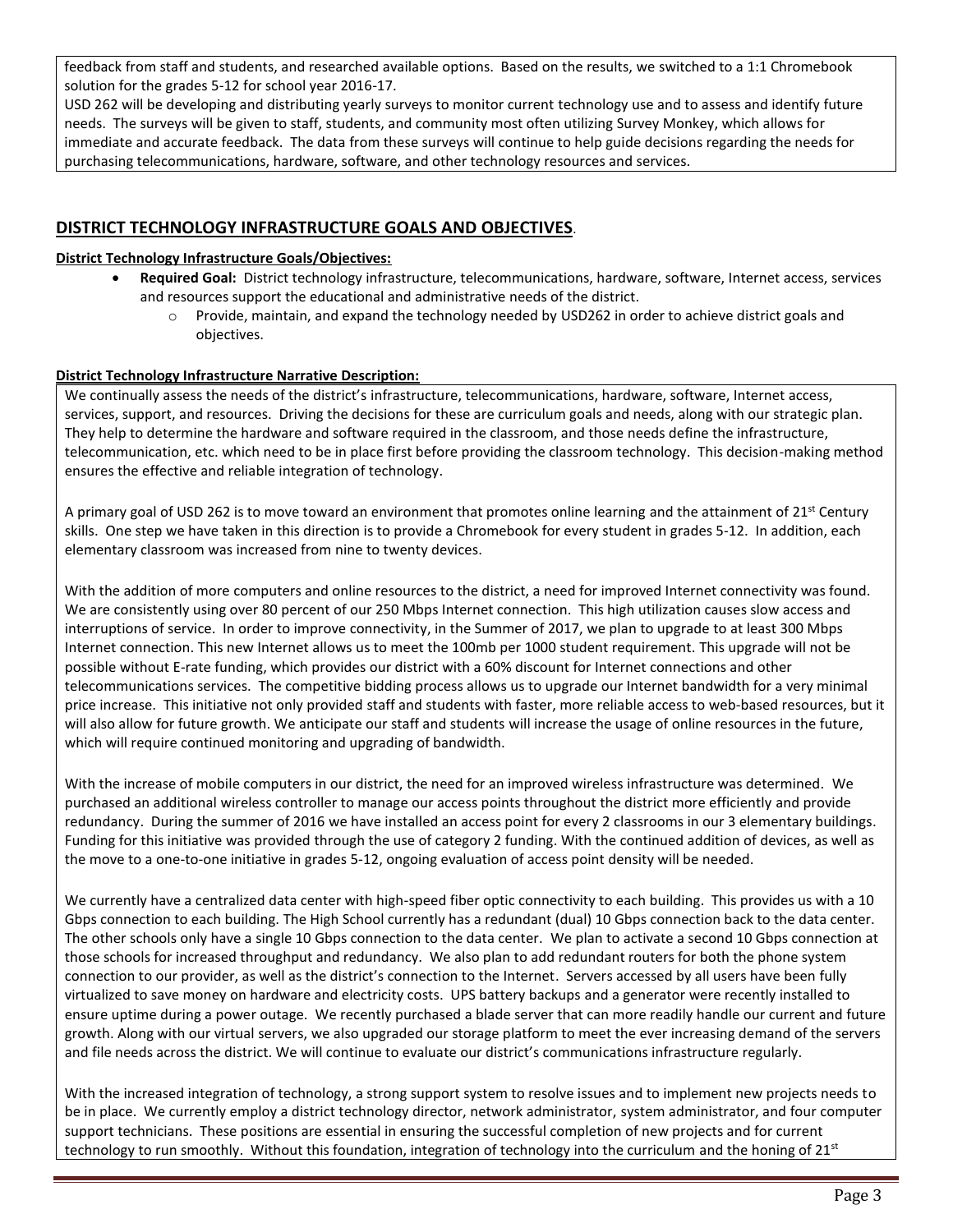Century learners would not be possible. In the past six years, we have almost doubled the amount of technology in the district but have not increased staff. Though adequate support has been possible because of increased efficiencies, the ability to support additional technology growth now requires more support personnel—whether hired within district or contracted to an outside provider—to ensure continued satisfactory support. New construction, additional hardware and software, telecommunication needs, and Internet access will require continued evaluation of the support needed to maintain the district's technology advancements. In addition, the hiring of a technology integration specialist is recommended to support classroom integration of technology and the development of grade appropriate technology rich projects within each PLC as district funding allows.

# **Evaluating District Technology Infrastructure Goals And Objectives**

USD 262 has various means of ensuring our district's technology infrastructure goal has been met. The District Needs Assessment—as well as other individual requests—are used to help determine the classroom technologies purchased. This, in turn, requires the assessment of the infrastructure to determine if additional needs are required. Some of the means of infrastructure assessment include the following:

- Meet goal deadlines indicated in the narrative section and for future initiatives that arise.
- Measuring technology systems uptime is done by looking at data—reports, logs, and device statistics—throughout the school day. If the network, devices, Internet, and other resources positively impact student learning (because there are infrequent interruptions due to downtime), then we have a strong infrastructure. Though interruptions are inevitable, technology personnel prioritize issues to resolve the ones that directly influence student learning before addressing less pressing issues.
- Other ways of assessing the infrastructure are to look at the number of support tickets submitted and to analyze data related to the tickets, such as type of issue, length of time to resolve the issue, frequency of similar issues occurring, etc. This data can also be used to help determine technology personnel needs.
- Regular evaluation of rotation cycles of all equipment will be used to assess the continued needs of the district. Reports, logs, and device statistics will help to determine if replacements, upgrades, or new hardware are needed.
- Surveys will be given annually to students and staff. User satisfaction data taken from these surveys will be used to analyze how effectively the district has provided, maintained, and expanded technology and resources.

# **CURRICULUM INTEGRATION**

# **Curriculum Integration Goals and Objectives:**

- Students at all grade levels will demonstrate technology literacy skills aligned to ISTE National Technology Standards. (Vision 2020 Objective 1.1.C, *state board goals: social-emotional and character development, civic engagement; KESA -results, relevance, responsive culture, rigor, relationships*)
	- $\circ$  USD 262 will continue to implement the ISTE National Educational Technology Standards for students encouraging learning that is relevant, authentic, engaging, and challenging through the use of technology.
	- o USD 262 will align the scope and sequence of student technology skills.
	- o Students will practice responsible use of technology systems, information, and software.
	- $\circ$  Students will maintain an online portfolio that includes projects which demonstrate the attainment of grade appropriate technology literacy skills.
- Students in all grade levels will be educated in digital citizenship and internet safety. (Vision 2020 Objective 1.1.C, *state board goals: social-emotional and character development, civic engagement; KESA -results, relevance, responsive culture, rigor, relationships*)
	- $\circ$  Students will understand the ethical, cultural, and societal issues related to technology.
	- o Students will practice responsible use of technology systems, information, and software.
- Valley Center teachers will demonstrate 21<sup>st</sup> Century teaching through technology integration within classroom curriculum and instruction. (Vision 2020 Objective 2.2.A, *KESA - rigor, responsive culture, relevance*)
	- o USD 262 will integrate the use of technology within local, state, and national content standards and curricula to support learning.
	- $\circ$  USD 262 will provide every learner the opportunity to explore and integrate technological tools to foster the application of college and career ready skills.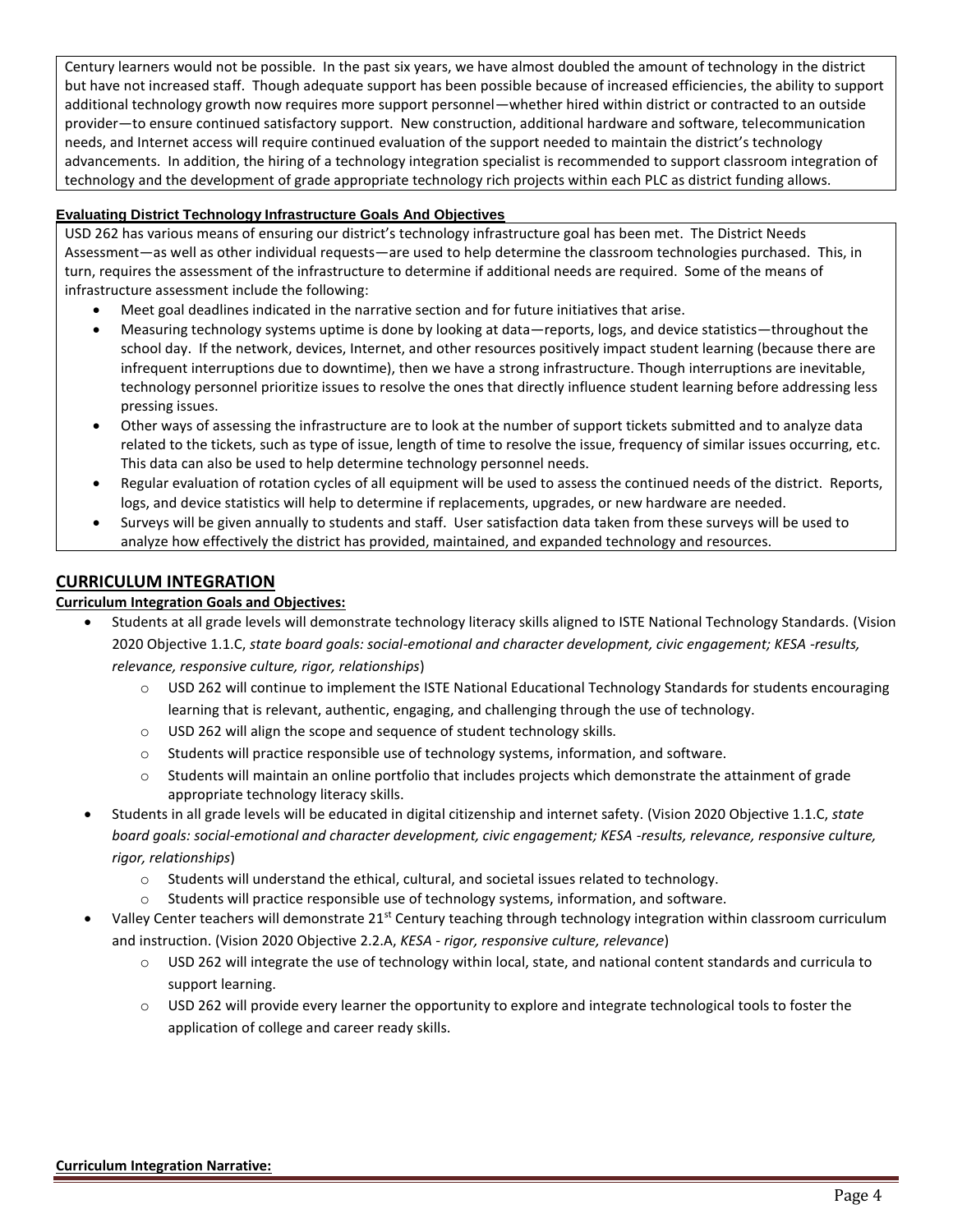Technology literacy is vital to the development of the whole child and the attainment of college and career ready skills; therefore the belief that current technologies should be utilized in every classroom and across every discipline, is supported by USD 262. No longer can curricula be mastered by relying solely on the textbook. In a technology-rich world, curricula should incorporate supplemental resources that not only promote understanding of course content but also ensure technology literacy and development of relevant college and career ready skills. In all uses of technology, professional learning communities will analyze current instructional practices to determine if instruction is appropriate to meet individual needs of students and to determine what changes need to occur.

**Goal 1: Students at all grade levels will demonstrate technology literacy skills aligned to ISTE National Technology Standards.**  (Vision 2020 Objective 1.1.C, *state board goals: social-emotional and character development, civic engagement; KESA -results, relevance, responsive culture, rigor, relationships*)

USD 262 will continue to align technology standards to ensure that all students demonstrate grade level appropriate technology literacy skills. Using the ISTE standards within our curriculum maps, each PLC will implement activities and lessons that provide students the opportunity to use technology in ways that extend and deepen learning as well as continually address Internet safety.

Technology skills, such as keyboarding and computer applications, will be introduced in kindergarten and will continue to expand and deepen in each grade level thereafter. Students will move on to advanced technology courses in high school that allow the application of various technology programs and tools utilized in relevant business and industry pathways.

Via an electronic portfolio, students will demonstrate the appropriate application of technology skills for various projects and assignments. Projects may be related to specific business and industry pathways of study, interest and skills inventories, career exploration, internships, project-based learning, and the student's Individual Plans of Study.

**Goal 2: All students will be educated in digital citizenship and internet safety.** (Vision 2020 Objective 1.1.C, *state board goals: social-emotional and character development, civic engagement; KESA -results, relevance, responsive culture, rigor, relationships*)

A top priority is to extend the safety awareness of students to prevent victimization and increase self-confidence whenever they go online. USD 262's Library Media Services PLC will enhance and promote the responsible use of technology taught in general classrooms by teaching the use of the district network, appropriate internet navigation, the use of electronic indexes, accessing online databases, and proper documentation to avoid plagiarism. Media Specialists will serve as the digital citizenship liaison and instructional guide to other licensed educators within each building. During the previous strategic plan, the Library Media Services PLC developed a district wide implementation plan for the Common Sense Media K-12 curriculum, which will be integrated into classroom lessons and supported by all teachers. Media specialists will support professional learning at the building and classroom levels that equip all staff with the information and lessons to be taught in order to help students learn and apply the concepts related to the safe and responsible use of the internet.

**Goal 3: All Valley Center teachers will demonstrate 21st Century teaching through technology integration within classroom curriculum and instruction.** *(Vision 2020 Objective 2.2.A, KESA - rigor, responsive culture, relevance)*

USD 262 has various means of integrating technology into the curriculum, including but not limited to the following:

- PLCs are integrating the use of technology into all aspects of curriculum and instruction as noted on curriculum maps. Each content area will incorporate the ISTE National Educational Technology Standards that best enhance its curriculum.
- To move toward more student-centered learning, technology integration strategies will be part of each building's school improvement plan. USD 262 will use means such as multi-media labs, wireless mobile computers, and multimedia classrooms supported by Internet access in every classroom. All of our schools have computers accessible to all students. This access gives students a tool to complete project-based lessons, which will require them to gather information, create multimedia projects, and share lessons with global learning communities.
- Professional learning opportunities will continue to be offered to provide teachers relevant ideas and strategies for technology integration to support student learning.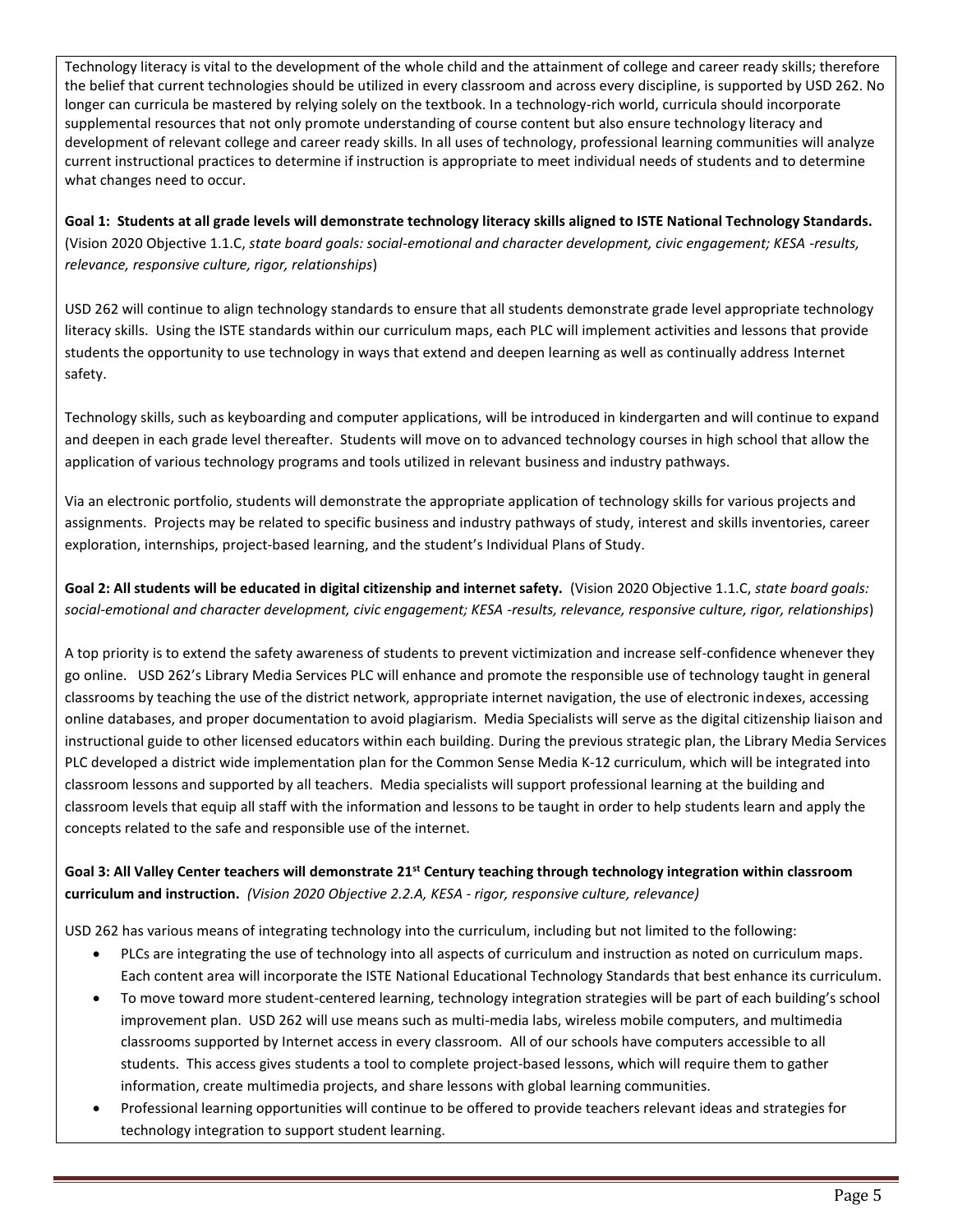Online learning technologies and curriculum programs are utilized to deepen and enhance student learning. For example Lexia Reading Core 5, Moby Max, IXL Math, Read 180 and AIMSweb are utilized systemically to increase and monitor student achievement. Discovery Education Streaming provides teachers and students with a growing library of video resources.

USD 262 will continue to provide extended use of online resources and/or software and provide technology integration support for students and staff. A needed resource to support these technology integration and student learning goals is the addition of a **Technology Integration Specialist** to assist teachers with professional learning and classroom support, which will lead to increased student achievement.

# **Evaluating Curriculum Integration**

**Goal 1: Students at all grade levels will demonstrate technology literacy skills aligned to ISTE National Technology Standards.**  (Vision 2020 Objective 1.1.C, *state board goals: social-emotional and character development, civic engagement; KESA -results, relevance, responsive culture, rigor, relationships*)

The District Leadership Team (DLT) will support the implementation of technology rich instruction and integration that meets the ISTE National Technology Standards at each grade level or content area. This team will provide staff training regarding technology integration, the development of projects that require students to demonstrate grade appropriate technology skills, and the use of rubrics and checklists at each grade level to assess these skills. A minimum of one technology rich student project that demonstrates the student's abilities to utilize grade level appropriate technology skills will be added to the students online portfolio at each grade level each year.

**Goal 2: All students will be educated in digital citizenship and internet safety.** (Vision 2020 Objective 1.1.C, *state board goals: social-emotional and character development, civic engagement; KESA -results, relevance, responsive culture, rigor, relationships*)

Our Media Specialists PLC will develop rubrics and/or checklists to evaluate student understanding digital citizenship and internet safety. These will be used to evaluate the content and skills taught at every grade level to ensure all students attain this learning. Media specialists, in collaboration with classroom teachers, will assess the responsible and ethical use of technology through various activities, projects, and assignments. Assessments may include an evaluation of proper citation of sources, netiquette guidelines during online discussions, validation of sources, etc. In addition, ongoing, grade-level appropriate training in ethical, cultural, and societal issues related to technology will be completed.

**Goal 3: All Valley Center teachers will demonstrate 21st Century teaching through technology integration within classroom curriculum and instruction.** *(Vision 2020 Objective 2.2.A, KESA - rigor, responsive culture, relevance)*

Data related to teacher technology integration and application will be obtained by administrators when conducting walk-throughs and/or classroom observations. This walk-through data will provide ongoing feedback on how technology is currently being utilized by teachers and will lead to suggestions on how technology can be used more effectively and authentically in the learning environment.

# **TECHNOLOGY PROFESSIONAL DEVELOPMENT**

# **Technology Professional Development Goals and Objectives:**

- Improve the capacity of teachers to integrate technology effectively into curriculum and instruction.
	- o Teachers will work to integrate appropriate technologies within the classroom environment to meet the needs of the learners, as documented in School Improvement Plans and Individual Professional Development Plans.
- Encourage effective integration of technology through teacher training and curriculum development to establish replicable best practices.
	- o Teachers will collaborate with peers, PLCs, and participate in other professional development opportunities to learn current technology usages that foster  $21<sup>st</sup>$  Century learning skills.
- Improve the capacity of classified staff to effectively use technology to fulfill their duties.
	- o All classified staff and substitute teachers will receive required software and hardware training to enhance student learning or as needed for job efficiency and requirements.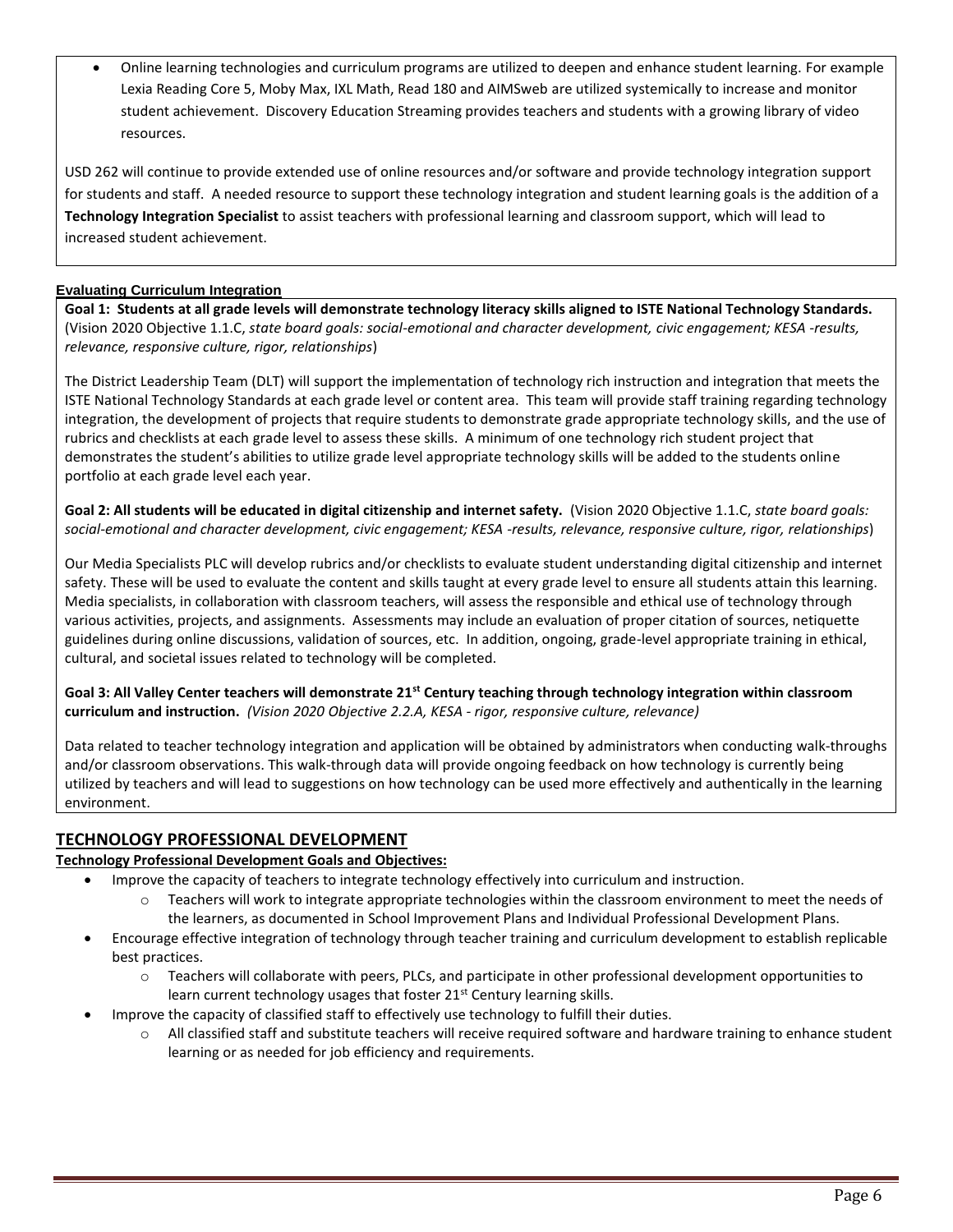#### **Technology Professional Development Narrative:**

Teachers must promote the attainment of college and career ready skills and behaviors by learning and incorporating appropriate technologies that increase student engagement, achievement, and higher-order thinking. In order for this to happen, teachers must embrace change and adapt instructional practices to meet the needs of 21<sup>st</sup> Century learners. Therefore, teachers must build confidence in their abilities to integrate technology and facilitate learning as outlined in the scope and sequence of ISTE technology skills. Effective professional development for teachers will not only ensure that all students are technology literate by 8<sup>th</sup> grade but will also help the classroom transition to a student-centered learning environment. In order to meet these goals and objectives, USD262 will:

- Give teachers time for lesson development, skills practice, and collaboration to increase their technology integration skills.
- Provide Intel Education training to promote project-based and student directed learning.
- Offer various technology training opportunities through large group, small group, and individual settings.
- Support members of the district leadership team as they lead efforts to implement the technology plan.
- Research emerging technologies, pilot instructional practices, and network via study groups and conferences.
- $\bullet$  Allow teachers to visit other classrooms in and out of the district to observe best practices supporting 21<sup>st</sup> Century learning environments.
- Encourage teachers to access online learning opportunities such as blogs, webinars, Professional Learning Networks, and YouTube.
- Ensure new teachers receive technology embedded professional learning through the district mentoring program.

Classified staff and substitute teachers are an integral part of the district to support student learning. Therefore, they too, need to be able to use technology effectively to fulfill their job requirements. In order to meet the goal and objective, USD 262 will:

- Offer various technology training opportunities through large group, small group and individual settings to both new and existing classified staff and substitute teachers.
- Make available online training sessions to support and improve skills needed to complete their job description.
- Provide training on current or changing district hardware and software.

Learning responsible use of communication and collaboration tools, such as social networking sites, wikis, and blogs is required for all staff and students. In order to ensure ethical use, USD 262 will:

- Provide training in Internet safety, digital citizenship and the prevention of cyberbullying.
- Implement a policy to address state and federal requirements to educate students regarding cyberbullying, Internet safety, digital citizenship and appropriate online behavior—including interactions in social networking sites, forums, and chat rooms.

# **Evaluating Technology Professional Development**

USD262 will evaluate the effectiveness of professional development and assess through a variety of formal and informal means. Data will be collected and evaluated from the following:

- Participation in technology professional development opportunities that address awareness, application, and impact levels as documented on MyLearningPlan.
- Evaluations collected after each technology professional development activity. These evaluations include satisfaction of learning, suggestions for future offerings, and application goals. The Technology Department and Professional Development Council utilize the data from these evaluations to plan future technology professional development activities.
- Administrator walk-throughs, observations, and student surveys to gauge the level of implementation and changes in student and staff learning.
- The reflection component of our district evaluation process, in which staff evaluate their level of implementation on their individual professional development plan. In addition, Building Improvement Teams will reflect upon the impact of integration.
- Annual review of the District Improvement Plan to ensure that it aligns with the building school improvement plans and the strategic plan.
- Administrative review of teacher evaluations through the McRel Evaluation System.